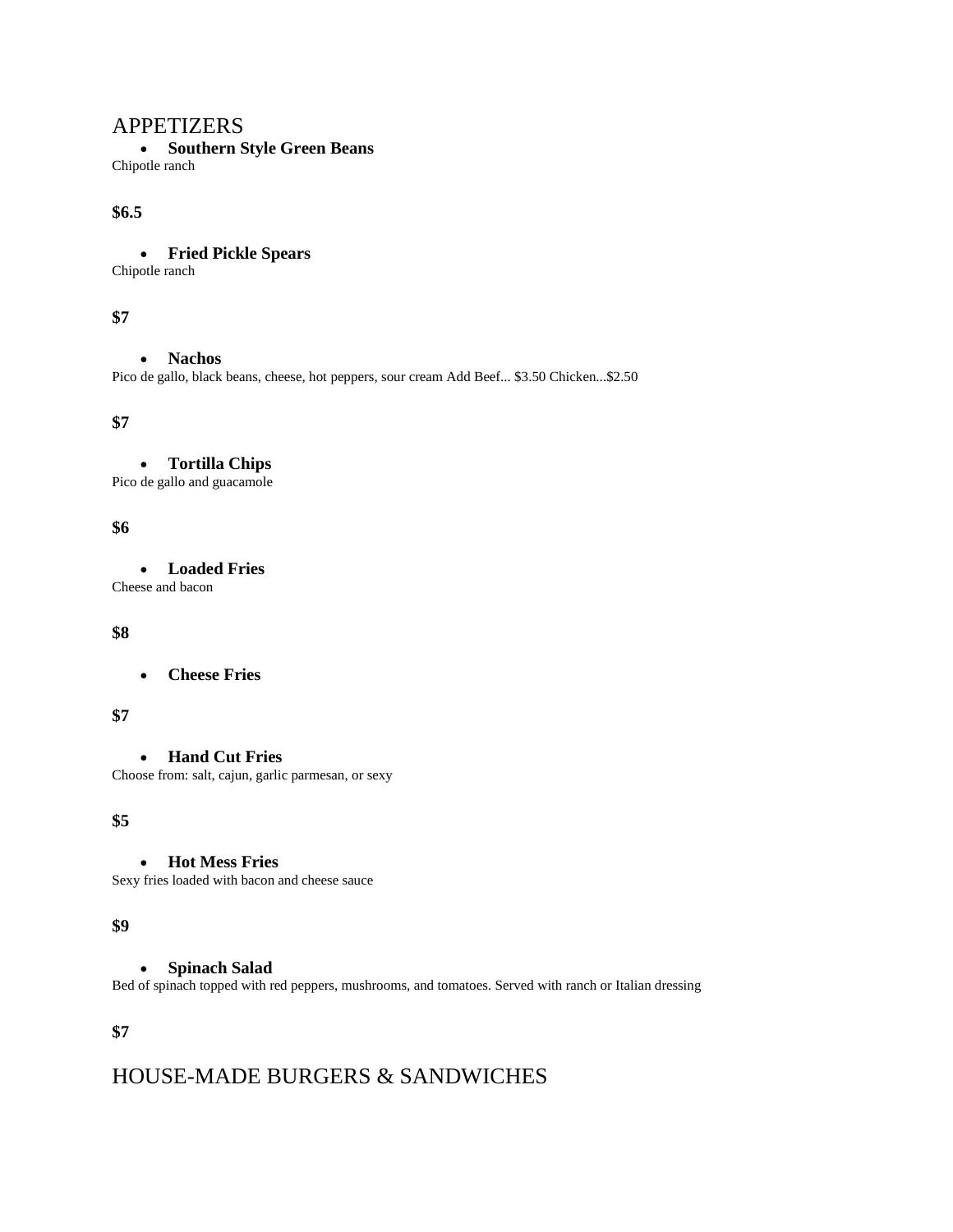#### ALL BURGERS ARE MADE-TO-ORDER AND SERVED WITH HAND CUT FRIES OR SPINACH SALAD AND A PICKLE. SUBSTITUTE ANY BURGER FOR A CHICKEN BREAST OR VEGGIE PATTY. ALL SANDWICHES ARE SERVED ON TEXAS TOAST WITH HAND-CUT FRIES OR SPINACH SALAD AND A PICKLE.

#### • **Patty Melt**

Swiss cheese, grilled onions, served on Texas toast

#### **\$10**

• **BLT** Bacon, lettuce, tomato and mayo

## **\$8**

• **Surfer Rosa Burger**

Portobello, Swiss and red pepper

## **\$12**

• **Roadhouse Burger** Spinach, roasted red peppers, black beans

#### **\$12**

• **Blue Velvet Burger** Bleu Cheese, bacon and grilled onions

#### **\$12**

• **Point Break Burger** Pepper jack, grilled jalapenos and guacamole

## **\$12**

• **Dad's Night Out**

Cheddar cheese, bacon, tomato

#### **\$8**

• **Pep Rally (Spicy)** Pepper jack cheese, grilled jalapeno, roasted red pepper

#### **\$8**

• **You Fancy** Mozzarella cheese, spinach, sauteed mushrooms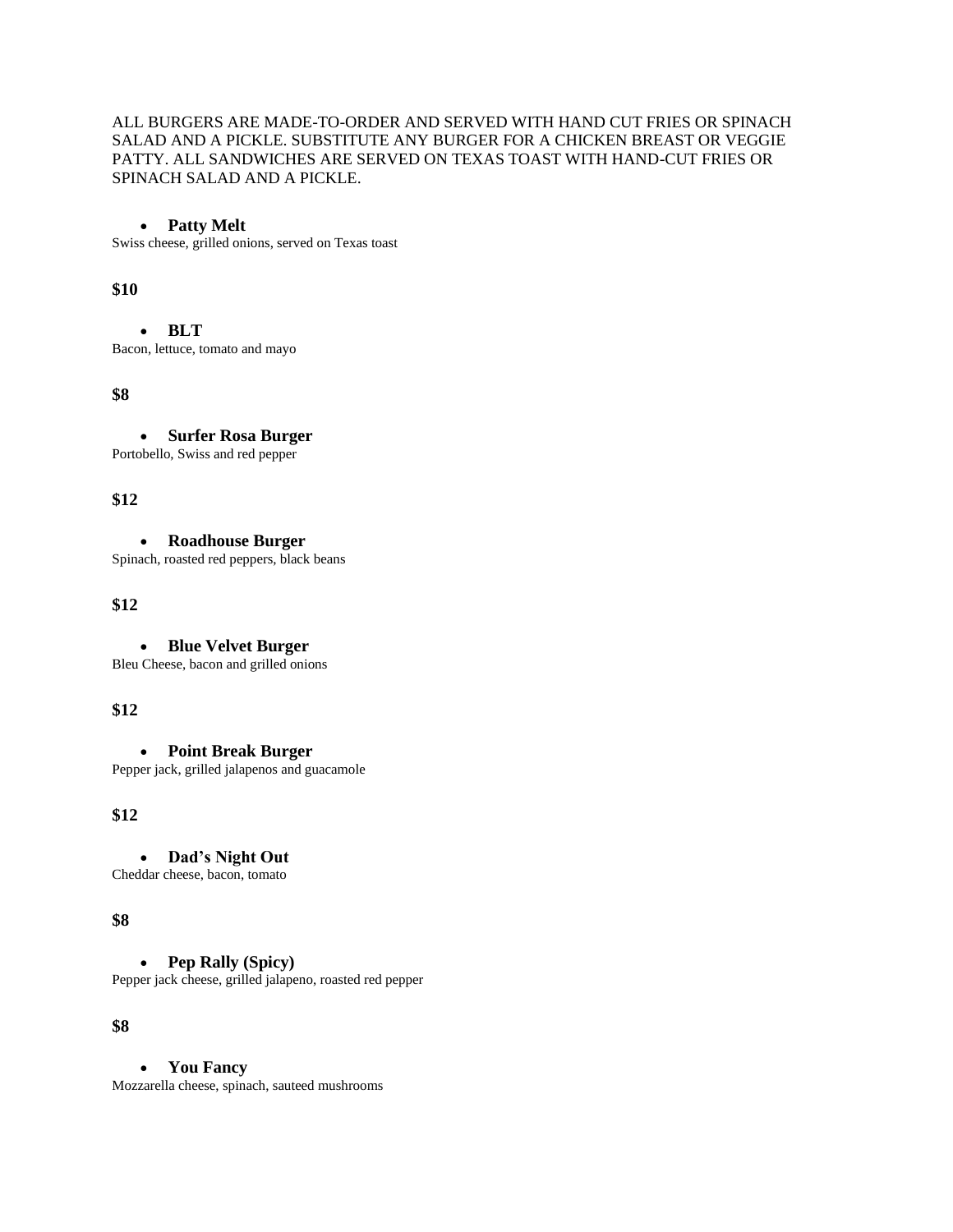## **\$8**

• **Say Cheese!**

Cheddar cheese, mozzarella cheese, pepper jack cheese

## **\$8**

#### • **The Big Beefy**

Beef sautéed with onion, bbq sauce, and mustard sandwiched between cheddar cheese on Texas toast

#### **\$11**

# ADD ONS

# • **Extra Sauce**

Remoulade, Kansas City BBQ, ranch, mayo, Italian dressing

#### **\$.50 each**

• **Extra Awesome**

Add bacon or hot cheese

## **\$1.00 each**

• **Extra Spreads**

Add guacamole or pico de gallo

#### **\$1.00 each**

#### • **Extra Cheese** Add cheddar, Swiss, pepper jack, bleu cheese, parmesan or feta

## **\$.50 each**

#### • **Extra Veggies**

Add grilled jalapeños, grilled onions, sauteed mushrooms, roasted red pepper, spinach or black beans

#### **\$.50 each**

# DAILY SPECIALS FOOD SPECIALS AVAILABLE ALL NIGHT!

#### • **Sunday**

\$10 Loaded Nacho Burger

## **\$10**

• **Thursday**